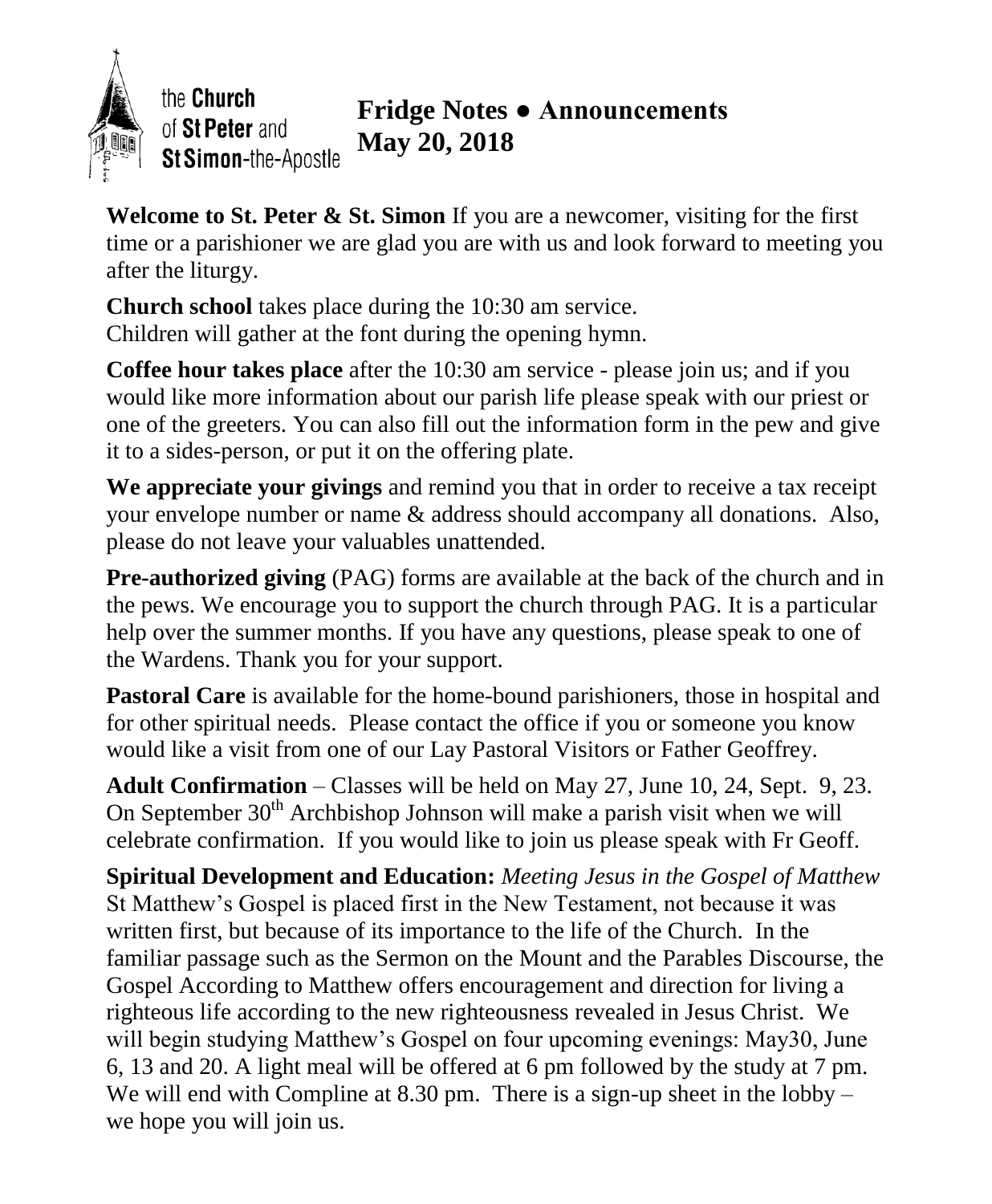## **THIS WEEK AT ST. PETER & ST. SIMON**

**Wednesday, May 23:** Feria 11 am – Holy Eucharist with Anointing for Healing (in the Chapel) **Sunday, May 27:** Trinity Sunday 8:30 am Holy Eucharist celebrated from The *BCP* 10:30 am Holy Eucharist (Contemporary) *Readings: Isaiah 6.1–8 / Romans 8.12–17 / John 3.1–17* **Sunday, June 17:** Parish Summer BBQ **Sunday, June 24:** The Birth of St John the Baptist **Sunday, August 5:** Eve of the Transfiguration **Last Tuesday of the Month:** 6 pm Candlelight Evening Prayer Service



*A Prayer for Pentecost – Basil Cardinal Hume At creation the Spirit hovered over the waters, At Pentecost, the Spirit hovered over those in the upper room, dispelling their fear and filling them with courage to continue the work of Jesus. May we too be open to the spirit of Jesus. That we may continue his mission.*

**The St Michael's Youth Conference** is an exciting opportunity to make friends, know God more deeply and enjoy a fun-filled week. Teens aged 13-19 are invited to join a team of clergy (including Fr Geoff) and lay adult leaders for a week of worship, spiritual growth and recreation.

*Date: August 20-24, 2018 Location: Shalom by the Lake Retreat Centre in Haliburton* Bursaries are available. For more information speak with Fr Geoff. Brochures are available in the Narthex.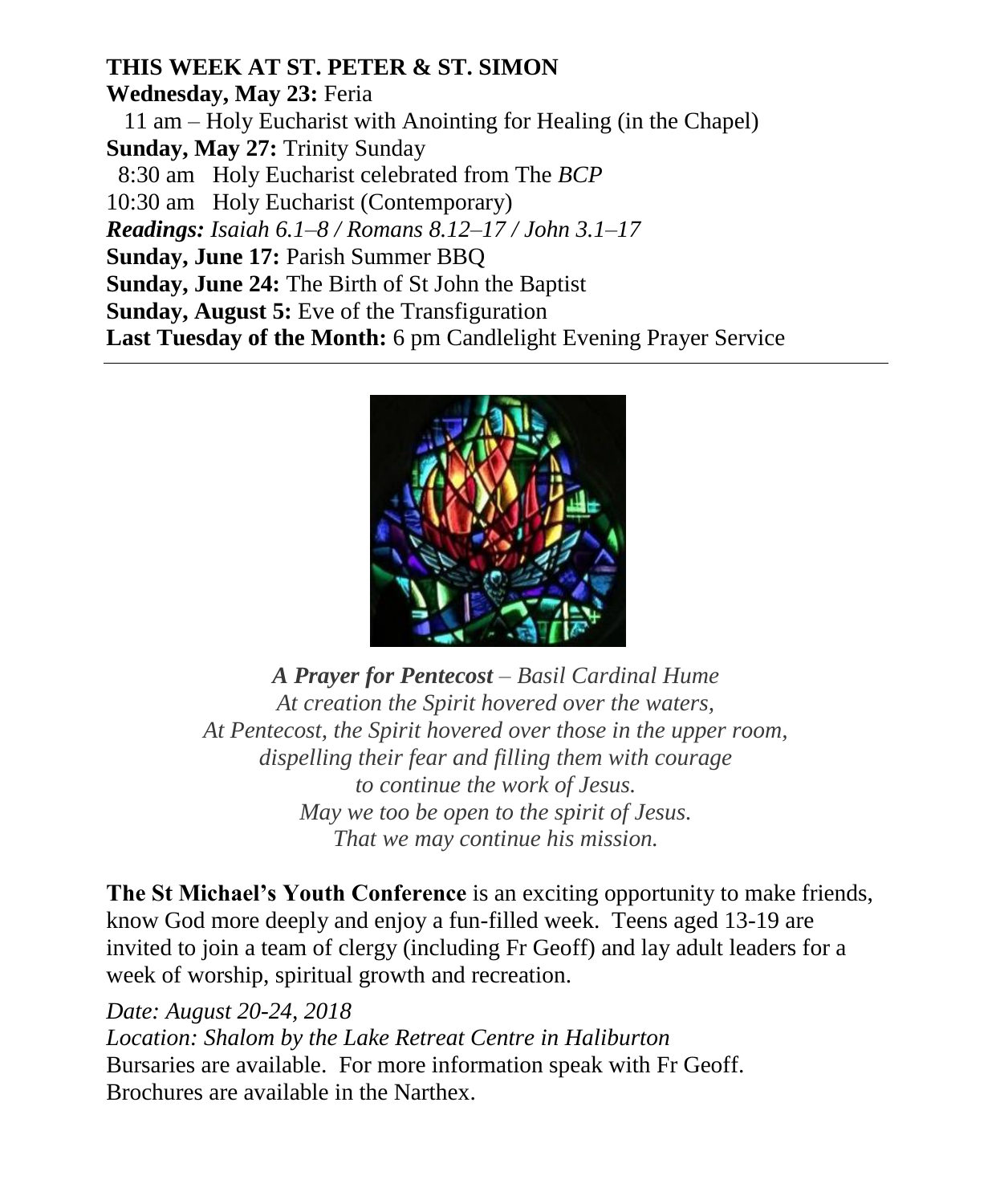**SPSS Spring Sale** A sincere and great big thank you to all who made our annual Spring Fair a success. It really is a family affair and the many people who gave up their time and energy made it a financial success and a fun couple of days. If you have any ideas that you think may propel this fundraising effort into the future please let Christopher Ashby or Laurie Sanderson know. Once again thank you so much. There are far too many of you to mention by name but know that you are valued, wanted and needed. Christopher, Dianne and Laurie.

**Grief Recovery Support Group May 20 – July 1** Hope does not tell us that soon life will be the same again as it was before the loss. No, hope tells us that pieces are there for us to put together, if only we will give ourselves to the doing of it. -Joan Chittitster, "The Way of the Cross: The Path to New Life" The first several months after a loss tend to be a time of acute pain and personal disorganization. Then, gradually, one becomes more ready to seek the path forward, often in the company of others. Our support group is for that time, the time when the first stages of shock and loss have passed and you are trying to figure out how to integrate the changes that this experience has brought to your life. This 8-week small group series is a support for those coping with loss and grief. Sessions will be Sunday afternoons from 2:30 to 4:00pm in the Cathedral Centre beginning *Sunday, May 13* and ending *Sunday, July 1*. If you are interested in the group, please contact Parish Nurse Lanadee Lampman at llampman@stjamescathedral.ca or 416-364-7865 ext \*232. All information will be kept confidential.

**On Sunday, June 3**, after church starting at 12:30 a film called **Children of the Drum** will be shown in the parish hall. Suzette Mafuna, one of our parishioners, will introduce the film which is narrated by her sister Josephine Nxumalo-Norward about their father, Henry Nxumalo who was a journalist assassinated during the Apartheid regime and about other journalists working for the journal **Drum**, like Can Themba as well as photographers like Peter Magubane and Jurgen Schadeberg. It includes personal insights by other journalists who worked with the early pioneers and continued after them, like Joe Thlole and Juby Mayet, both of whom covered the Soweto uprisings in the 1970s. **Children of Drum**  continues with journalists who are currently active in South African media, like Kanthan Pillay, Jovial Rantao, Thandi Gweba-Mthethwa , Andrew Meldrum, and Professor of Journalism Anton Harber. Suzette will introduce the film and answer questions. Please plan to attend and invite friends who might be interested.